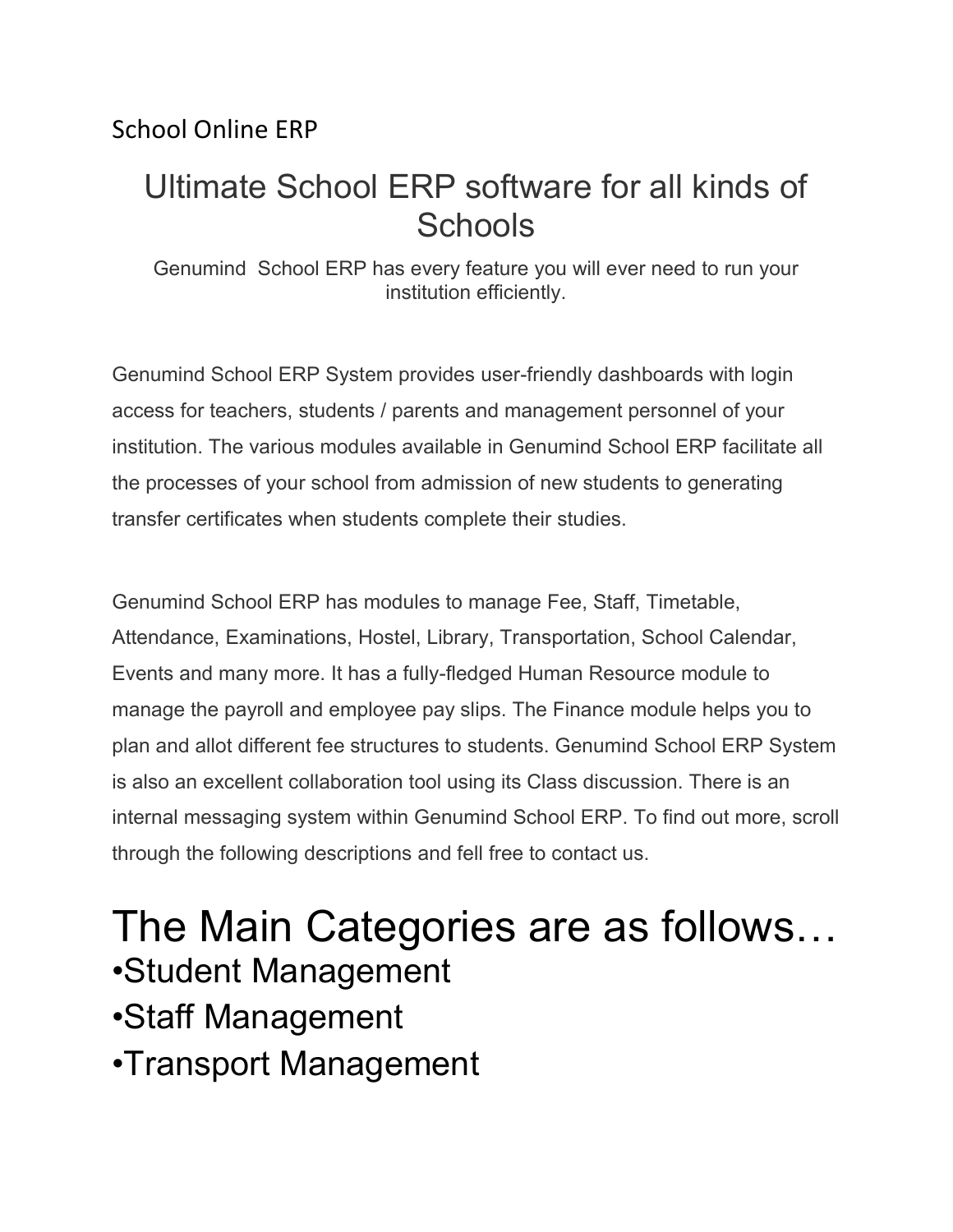- •Examinations Management
- •Academics
- •Communication Management
- •Student Help Desk
- •Library Management
- •Expense Management
- •Vendor Management
- •Dispatch Management
- •Issuable Items Management
- •Reports

## **Student Management**

- •Pre Admission Management
- •Student Admission Management
- •Student Details Management
- •Student Fee Management
- •Miscellaneous Charges Management
- •Student Attendance
- •Absent SMS
- •Birth Day Wishes
- •Gate Pass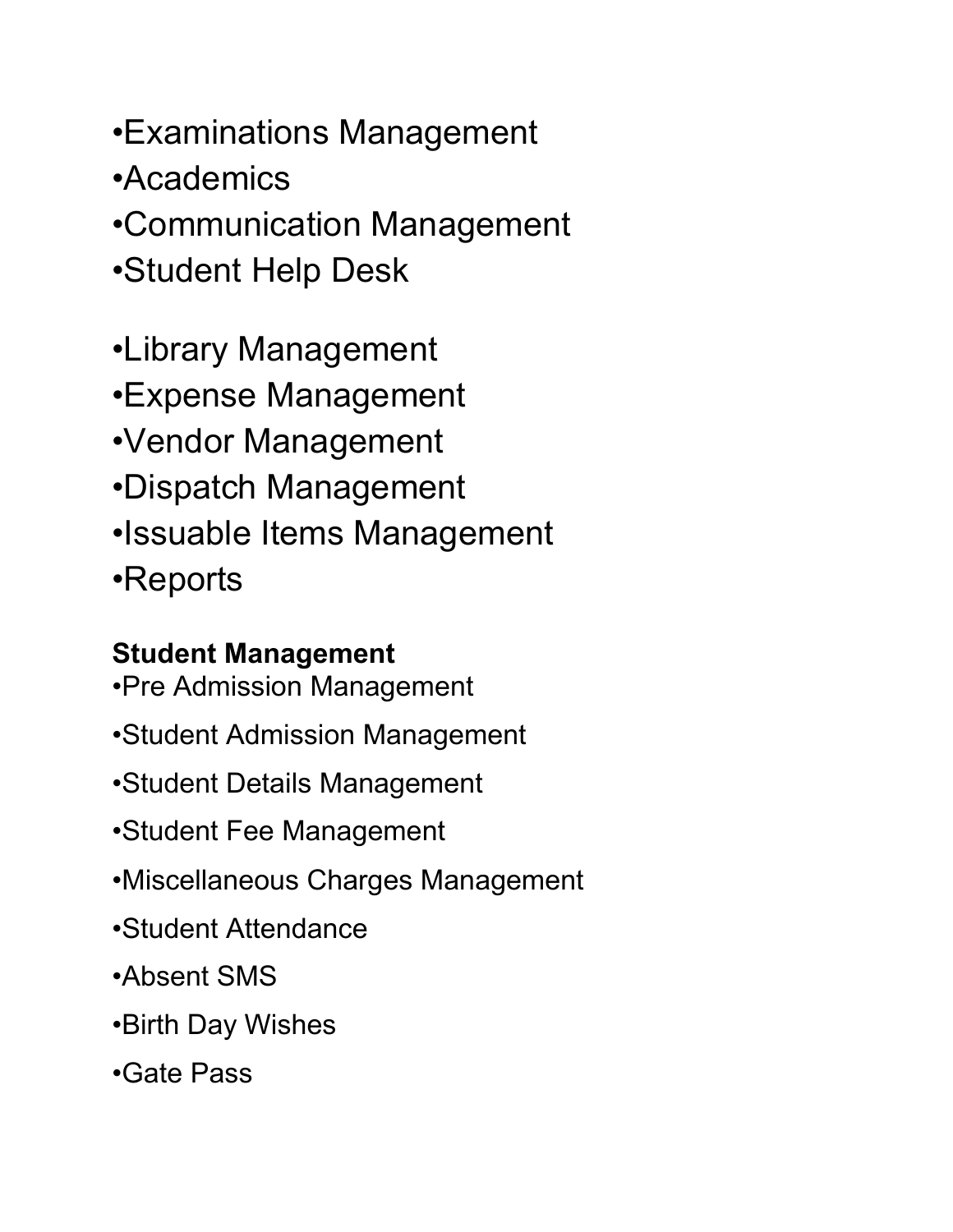- •Certification Generation
- •Transport Management
- •Online fee payment gateway

## **Staff Management**

- •Applicant Management
- •Staff Addition / Removal
- •Staff Attendance (Manual or Biometric as per Requirement)
- •Staff Performance Note
- •Staff Qualification Management
- •Staff Documents Management
- •Staff Payroll Management
- •Birthday SMS to Staff
- •Anniversary SMS to Staff
- •Teacher's Login for Academics

## **Transport Management**

- •Vehicle Management
- •Route Management
- •Stop Management
- •Transport Fee Management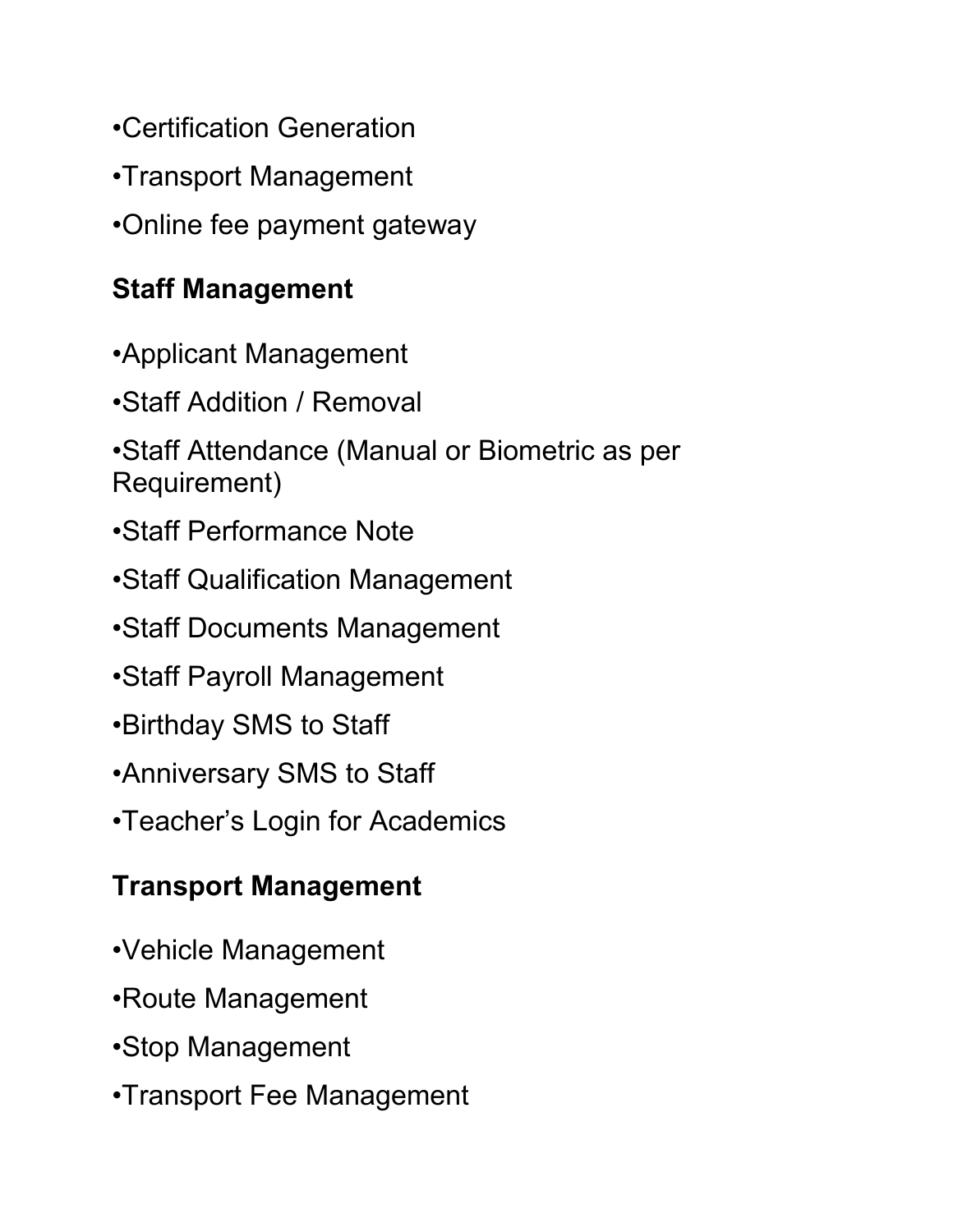•Vehicle Documents Validity Management and Reminders

•Transport Details in Student APP with Driver / Conductor Contact Number

•Real time GPS Tracking of Vehicles on Student / Admin APP (**Optional**)

•SMS to Transport Staff

•Gate Pass Report mapping with vehicles.

•Any time in between session Transport Add / Remove or Change Support.

•Attendance on Vehicle through Android APP (**Optional**)

## **Examinations Management**

- •Customized Examinations Settings
- •Different Examinations Pattern as Required (Evaluation, CCE and New)
- •Examination Scheduling and Admit Card Printing
- •Empty Mark List Printing
- •Marks Entry as per Marks List
- •Empty Cross List Printing
- •Cross List Printing after Marks Entry
- •Extra Pre-Board Examinations Support
- •Extra Revision Test Support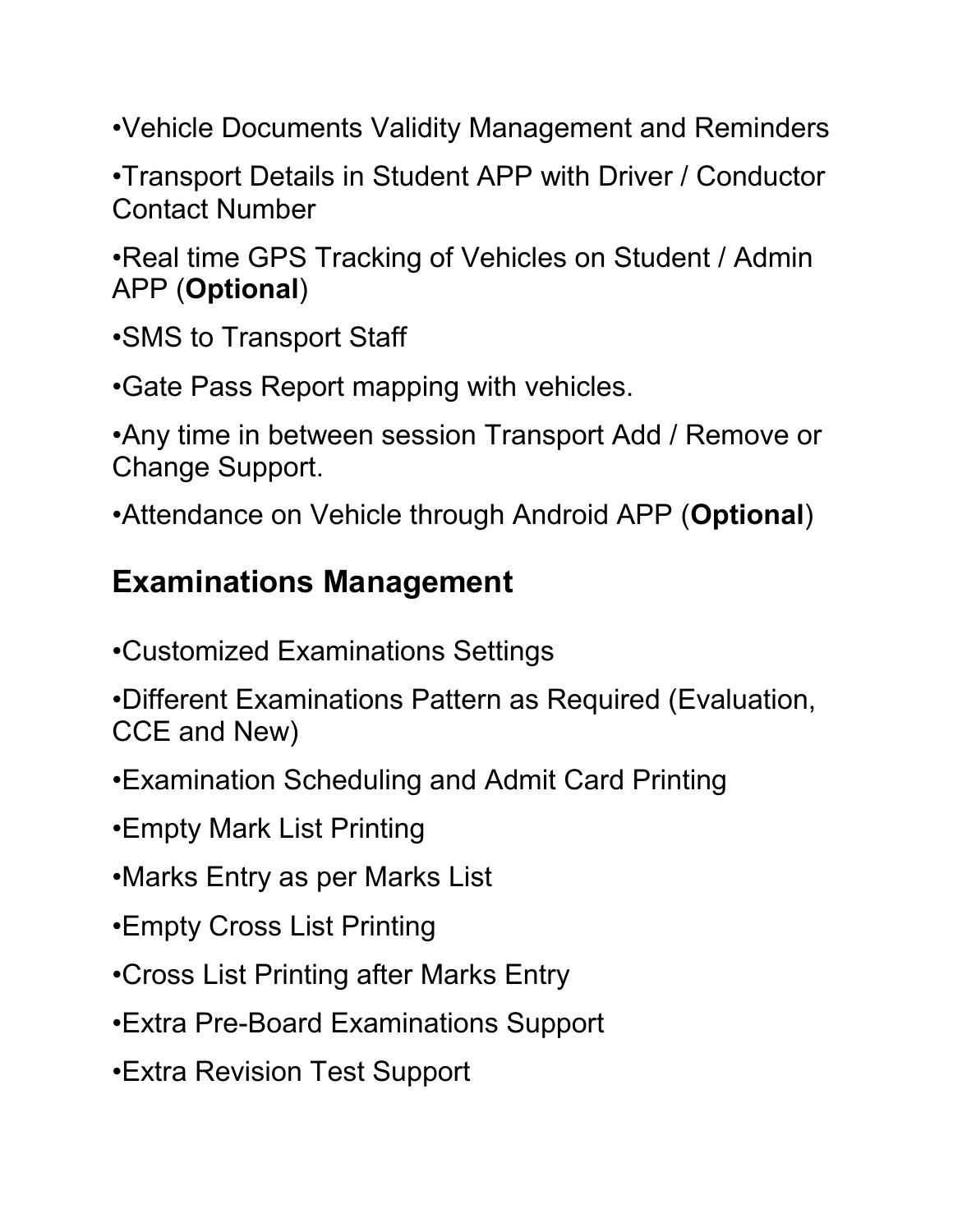- •Result Generation at any Level
- •Send Result Through SMS
- •Declare Result on Android APP

•Different Format of Result Printing i.e. Portrait / Booklet Format

## **Academics**

- •School Calendar Management
- •School Timing Management
- •Class Time Table Management
- •Class arrangement Management
- •Teacher's Daily / Weekly Class Planner and Reviewer
- •Student Complaint and Achievement Management
- •Daily Homework Management
- •Class Test Management and Rankings based on Tests by Tests
- •Class Teacher Daily Observations on 10 Points
- •Subject Teacher Daily Observations on 3 Points
- •Monthly Wall of Fame by Class Teacher for 10 Aspects

## **Communication Management**

•Send SMS through Web / Android APP (Hindi / English)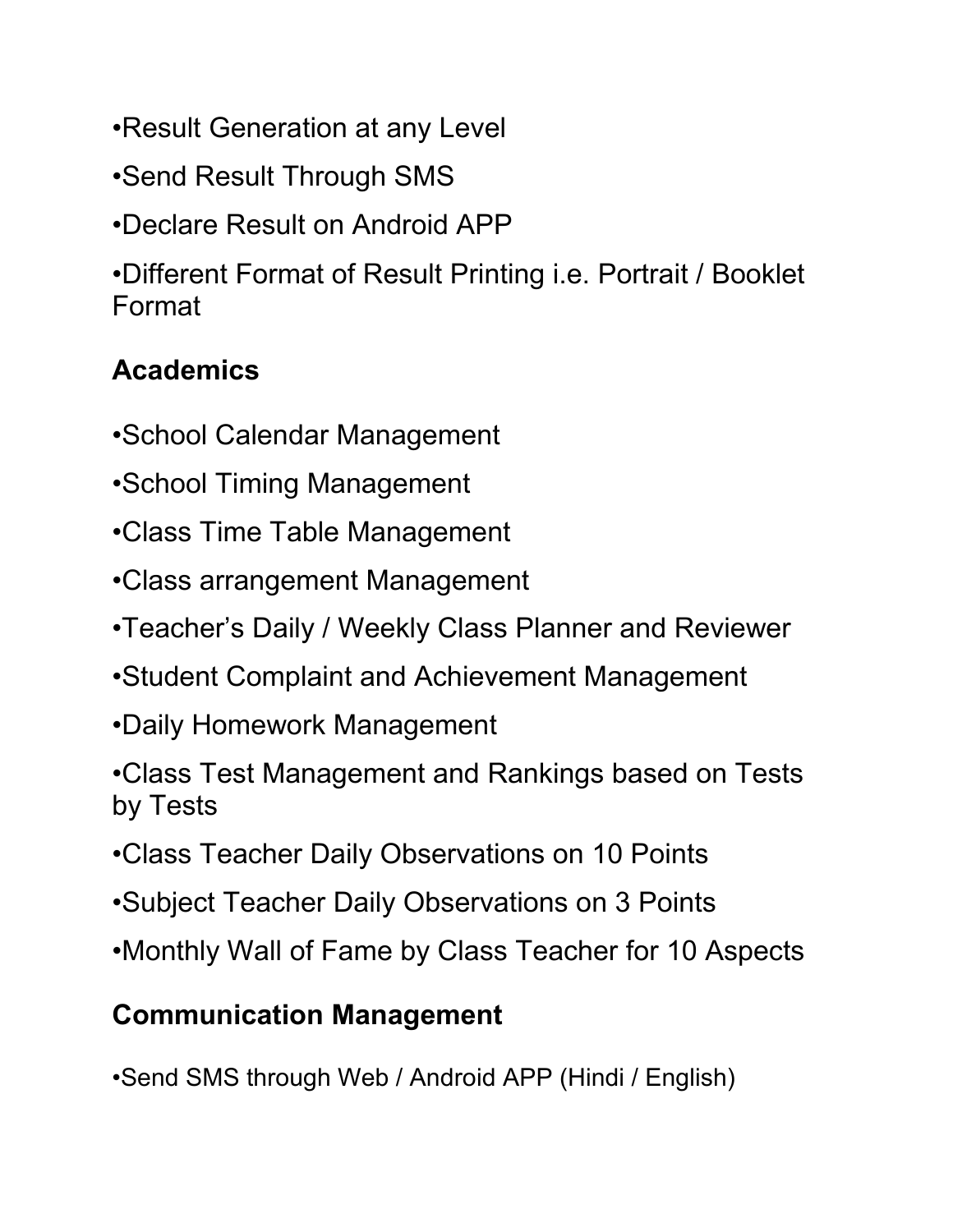•Send Notifications with Attachment through Web / Android APP

•Send Circular with Attachment through Web / Android APP

•Information can be Sent for All Classes / One Class / Selected Group of Classes

•Even SMS Can be Sent to any Single Student

•All Sent Information Saved to Student Cockpit for Future Reference

•Send Fee Defaulter SMS / Notification on Single Click (Hindi / English)

•Automatic SMS / Notification on New Enquiry / Fee Deposit / ChequeBounce & Gate Pass Generation. Photo Link of Receiver on Gate Pass Generation is also being Sent

•Ask to School in Android APP (One to one Communication)

•Feedback of Parents through Android APP

•SMS to other Numbers can also be sent

•While Bulk SMS sending Master Numbers also Get the Information

•SMS can also be sent to Enquiries at every stage.

## **Reports**

### **Student Reports**

- •Student Absent Report
- •Attendance Report Between Two Days
- •Student Photo Upload / Not Upload
- •Student Achievement / Complaint
- •Student Downgrade / Upgrade Report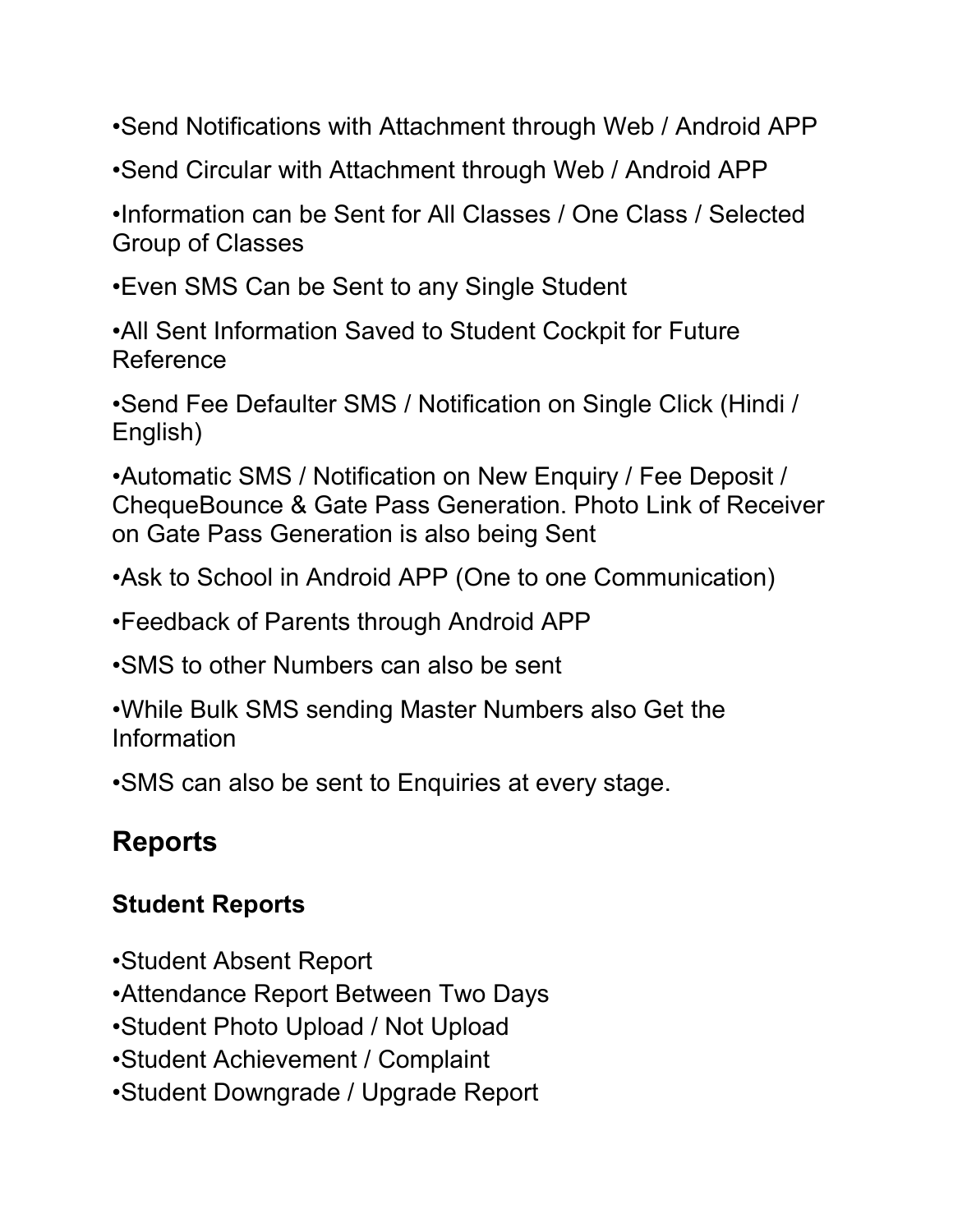•Student Section Change Report •Student Remark Report •Vehicle Attendance Report

### **Student Strength Report**

- •Current Strength Report
- •Current Admission Report
- •Current Student List
- •Current Admission List
- •Date wise Admission List
- •House wise Student List
- •Current Struck Off Student List
- •Student Document Submission Report
- •Student Certificate Issue Report

### **Fee Reports**

- •Fee Collection Report
- •Academic Fee Dues Report
- •Academic + Transport Fee Dues Report
- •School Fee Paid and Forecast Report
- •Student Payment Summary Report
- •Student Payment History Report
- •Cheque Bounce Report
- •Discount Given Report
- •Concession Given Report
- •Concession Allowed Report
- •Late Fee Collected Report
- •Admission Fee Collected Report
- •Cheque Bounce Fine Collected Report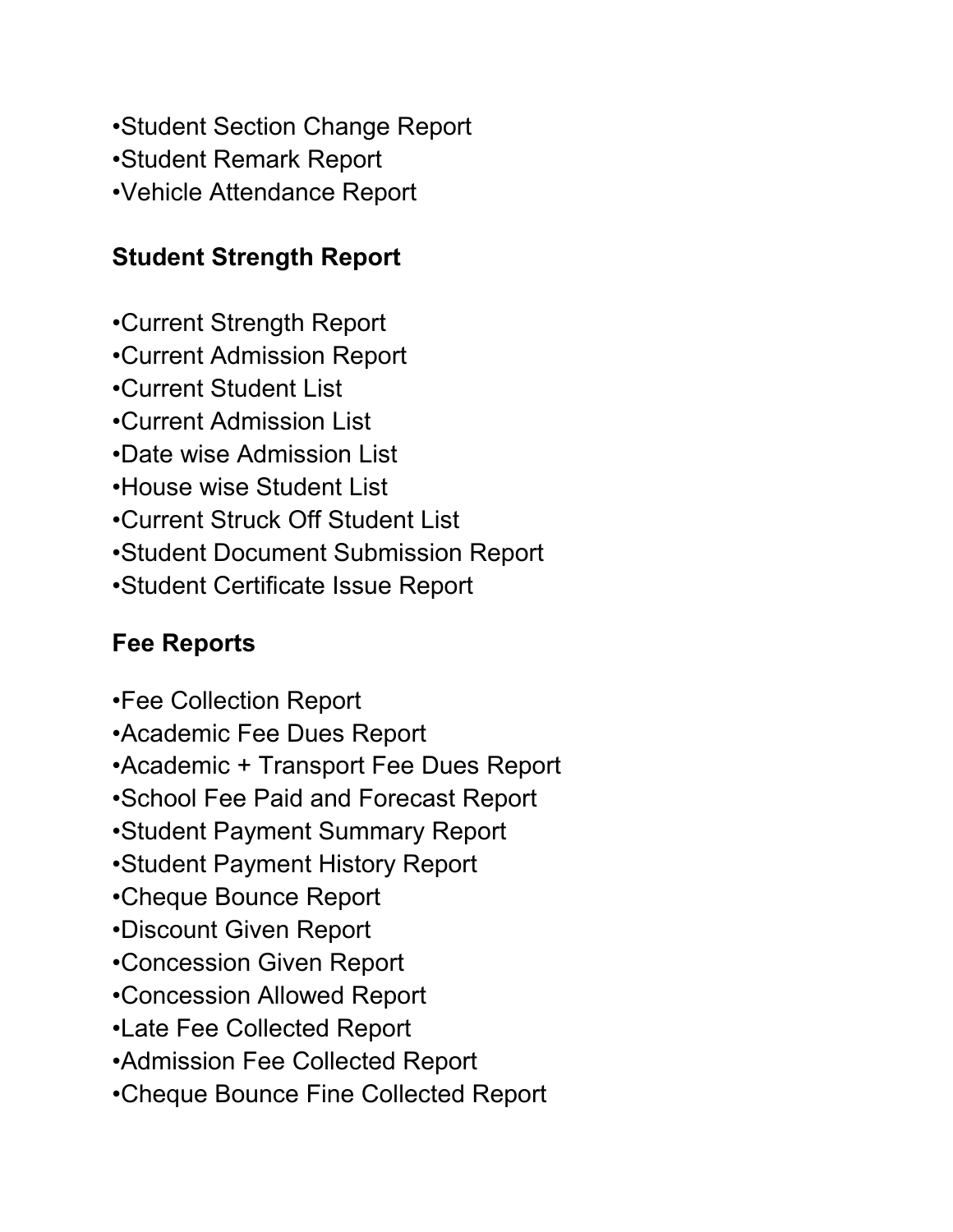- •Cancelled Receipt Report
- •Daily User wise Collection Report
- •Student wise Fee Late Deposit Report

### **Issuable Item Report**

•Item Issue Report •Item Issue Collection Report •Item Inward Report •Item Stock Report

### **Android Report**

•Student Registered with APP •Student Not Registered with APP •Student Query Answered Report •Student Query Not Answered Report •Student APP Password Report •View Parents Response

### **Transport Reports**

•Student Using Transport Report •Transport Fee Collection Report •Transport Fee Dues Report •Vehicle wise GatepassReport **Sibling Report GatepassReport Dispatch Register Report Daily Expense Report Vendor Report Applicants Report**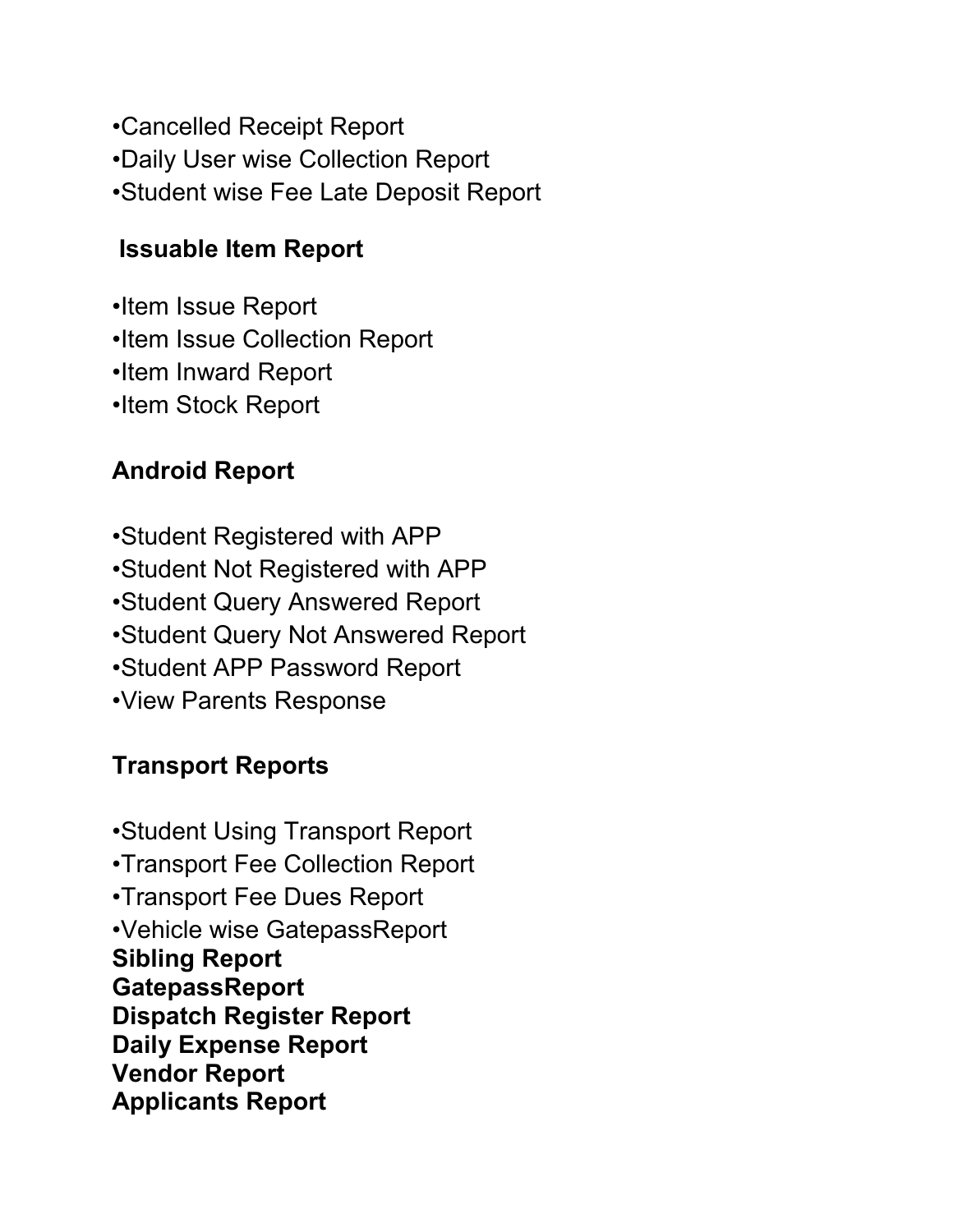#### **Pre Admission Reports**

•All Enquiry List •List of Test Passed •List Test Failed •List of Absent in Test •List of Admitted •Date wise Enquiry List •Prospectus Sale Report

### **Special Features**

**Online Fee Payment Gateway Photo Gallery on APP and Web Consolidated Cheque Entries Receipt Cancellation (with Authorization) Student ID Card Generation Staff ID Card Generation Student Help Desk (Ticket System) Inward / Outward Dispatch Management Daily Expense Management with Voucher Generation Vendor Management with Grading and Remarks for Future Reference Applicant Management with Grading / Remarks / Status like Selected / Rejected / Joined etc. Issuable Items Management Library Management Barcode Based with different reports Staff work Approval Option Certificate Generation** •**TC** •**Character Certificate** •**Bonafide Certificate** •**Fee Certificate** •**No Dues Certificate**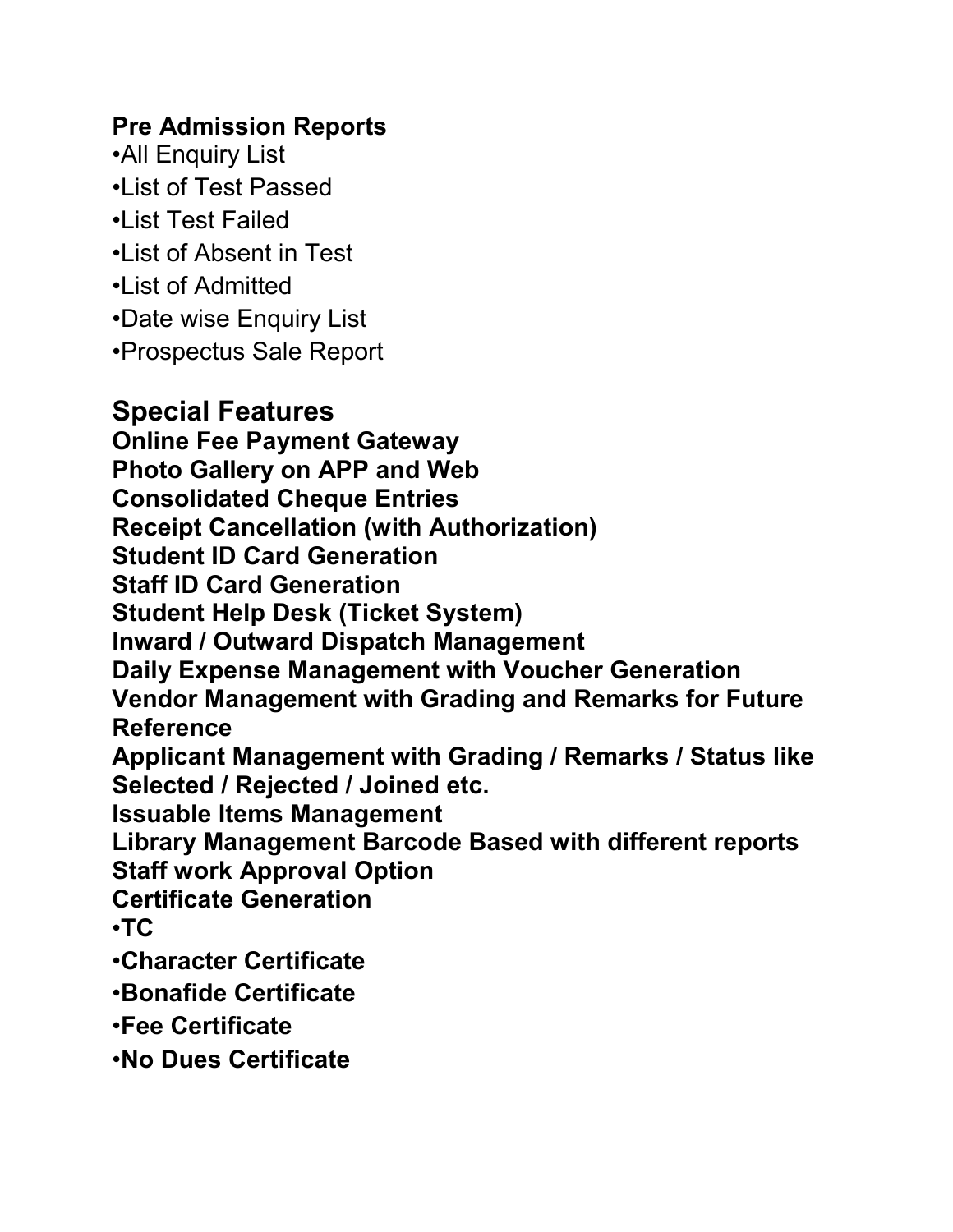## SMART ATTENDANCE SYSTEM

**Genumind Technologies revolutionizes the traditional Attendance System into Smart Attendance System that are suitable for any industry such as Schools, IT Companies, Restaurants, Retail chains, All small scale industries and etc. Genumind Technologies supports RFID based attendance and all the bio-metric attendance such as Fingerprint, Retina, Facial, Voice, Palm, and Password. Attendance can also be registered with just walking near 15mt radius (UHF) designed with latest technology.**

#### RFID Based Go Through Module

Schools can be upgraded with the Long Range attendance system, where students will just walk in the school and attendance will be registered automatically.

This wireless RFID based automatic school attendance system offering a complete Student Attendance monitoring solution. Students carry an RFID based I-Card with them during the school day. It's simple like normal ID Card. The card is presented to the RFID reader upon either entering or leaving the school premises. The RFID reader is located in a walk-through gate. As soon as the card is presented, the reader is able to identify the student, their exact location and the time.

The student's parents are then immediately informed that they have arrived on or have left the school premises by means of a real-time automatic SMS. The message may take the format of, "Mum/Dad, I've arrived at/have left school".

Automatic attendance is also registered for the school providing school administration with access to real-time attendance data from anywhere in the world.

We provide completely web-based Student attendance system, which means that no further computers, internet or LAN wiring is required. The system is plug and play; all you have to do is switch in on.

#### RFID Based Show Module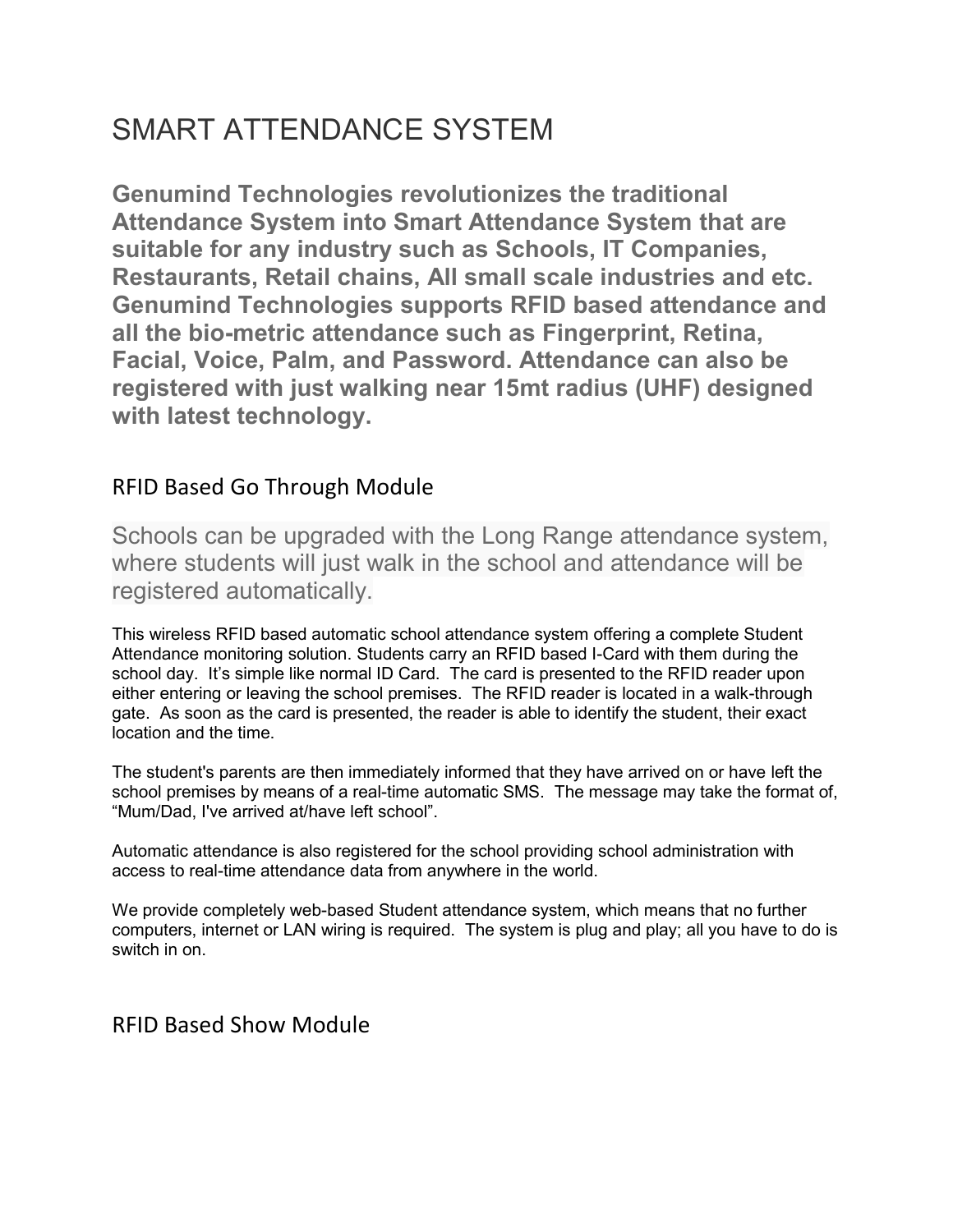*This is a wireless RFID Based Automatic School Attendance System. Parents get an instant SMS Notification through integrated Automatic SMS on their mobile phones as soon as their child Enters/Exits the school. Children are given RFID Based I-Cards. As they show this card on the RFID Reader during Entry/Exit to the school, their parents whether they are at home or at office, they come to know that their child has entered or Exit the school through an instant Real-Time Automatic SMS "Mummy/Daddy, I'm in school now!"and Automatic School Attendance is done. The school authorities can see the Real-Time Attendance of the students from anywhere in the world as it is a complete web-based School Attendance System. School doesn't need internet connection, computer, etc., just plug and play this system.*

#### Biometric Based Attendance System

*This is a wireless Biometric Based Automatic School Attendance System. We can manage this module through RFID Based I-Cards or Thumb Impression. Parents get an instant SMS Notification through integrated Automatic SMS on their mobile phones as soon as their child Enters/Exits the school. Children are given RFID Based I-Cards. As they show this card on the Biometric machine or put their thumb on this machine during Entry/Exit to the school, their parents whether they are at home or at office, they come to know that their child has entered or Exit the school through an instant Real-Time Automatic SMS "Mummy/Daddy, I'm in school now!"and Automatic School Attendance is done. The school authorities can see the Real-Time Attendance of the students from anywhere in the world as it is a complete web-based School Attendance System. School doesn't need internet connection, computer, etc., just plug and play this system.*

#### Visitor management system

Visitor tracking module is to be installed at the main gate of the school. It keeps track of all the people coming inside the school. It keep the data with photograph of people who comes in the school. It keeps the data for further auditing.

#### School vehicle Tracking System

When it comes to offering transportation facility for school students what needed to be considered prior is trust and safety. By providing access to customizable GPS enhanced **school bus tracking system**, parents, school administrators as well as the transport contracting agency can get updated with the route and time schedules of buses.

Parent and school administrators can track the Vehicle on their Android App. This would credits them with reduced physical stress and increased safety. Vehicle will show as running vehicle on App.

Parent can track the vehicle through specially designed Android App.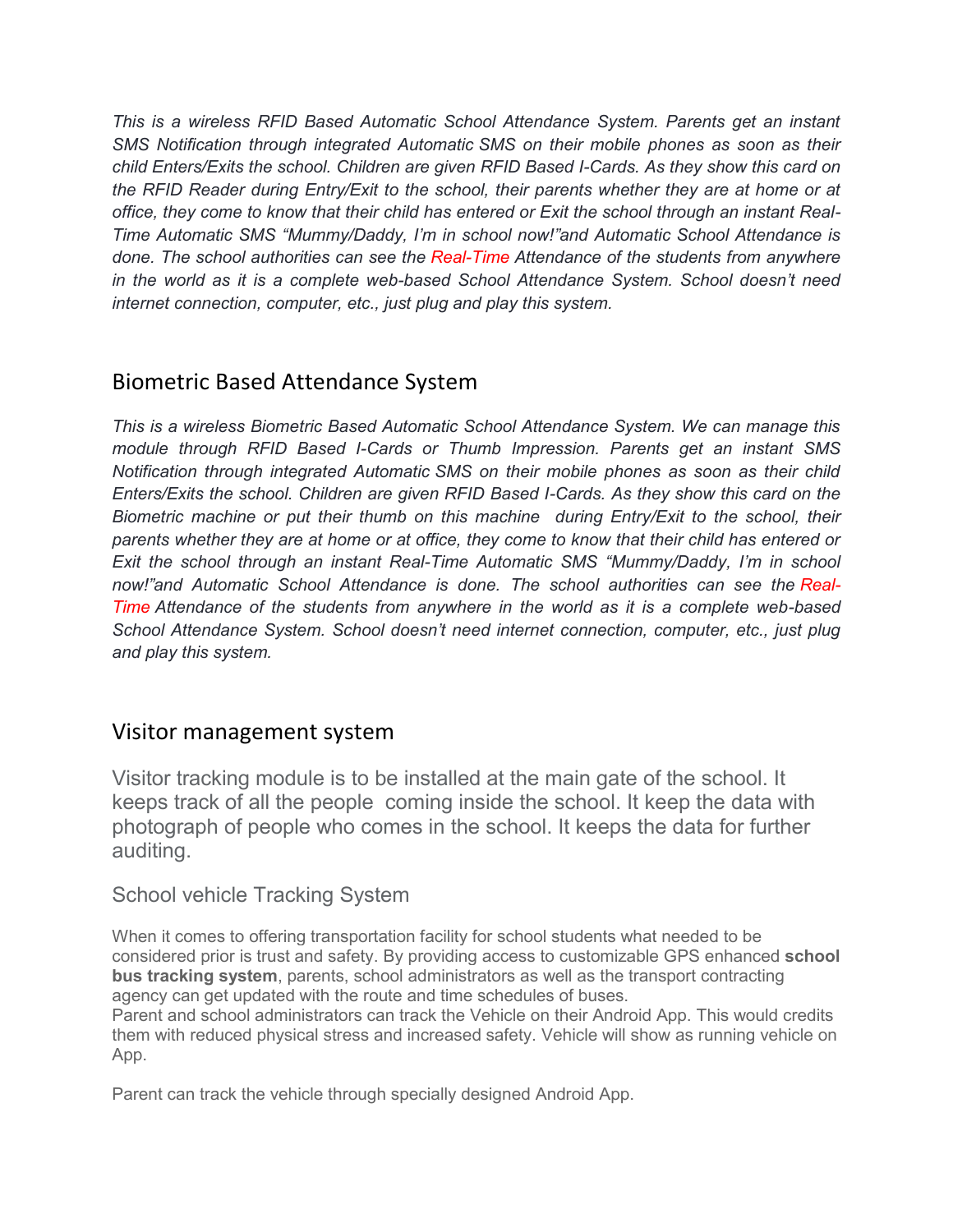#### LIBRARY MANAGEMENT SYSTEM

**[Library Management System](https://ampletrails.com/library-management-system)** is a software used to manages the catalog of a library. This helps to keep the records of whole transactions of the books available in the library.

Genumind Technologies provides **[Library Management System](https://ampletrails.com/library-management-system)** which is very easy to use and fulfills all the requirement of a librarian. There are many features which helps librarian to keep records of available books as well as issued books. This software is available in web-based mode. We provide best Library Management System.

Here is a list of some **features of [Library Management System](https://ampletrails.com/library-management-system)** which Genumind Technologies offer:

- Keep record of different categories books.
- Classify the books subject wise.
- Easy way to enter new books.
- Complete Barcode Based System.
- Easy Barcode Creation and printing.
- Keep record of complete information of a book like; Book name, Author name, Publisher's name, Edition, Cost of the book
- Easy way to Issue and Return book
- Automatic fine calculation for late returns.
- Different criteria for searching a book.
- Different kind of reports like; total no. of books, no. of issued books, no. of damaged boos, newly added books, books in transit, books available for borrowing, books over dues, members list and many more.
- Smart way to know how many books are issued to a particular student.
- Easy way to know the status of a book.
- Online access for registered user to see the status of their books.
- Completely **cloud based Library Management System**.
- No need to invest heavily on Hardware. and much more.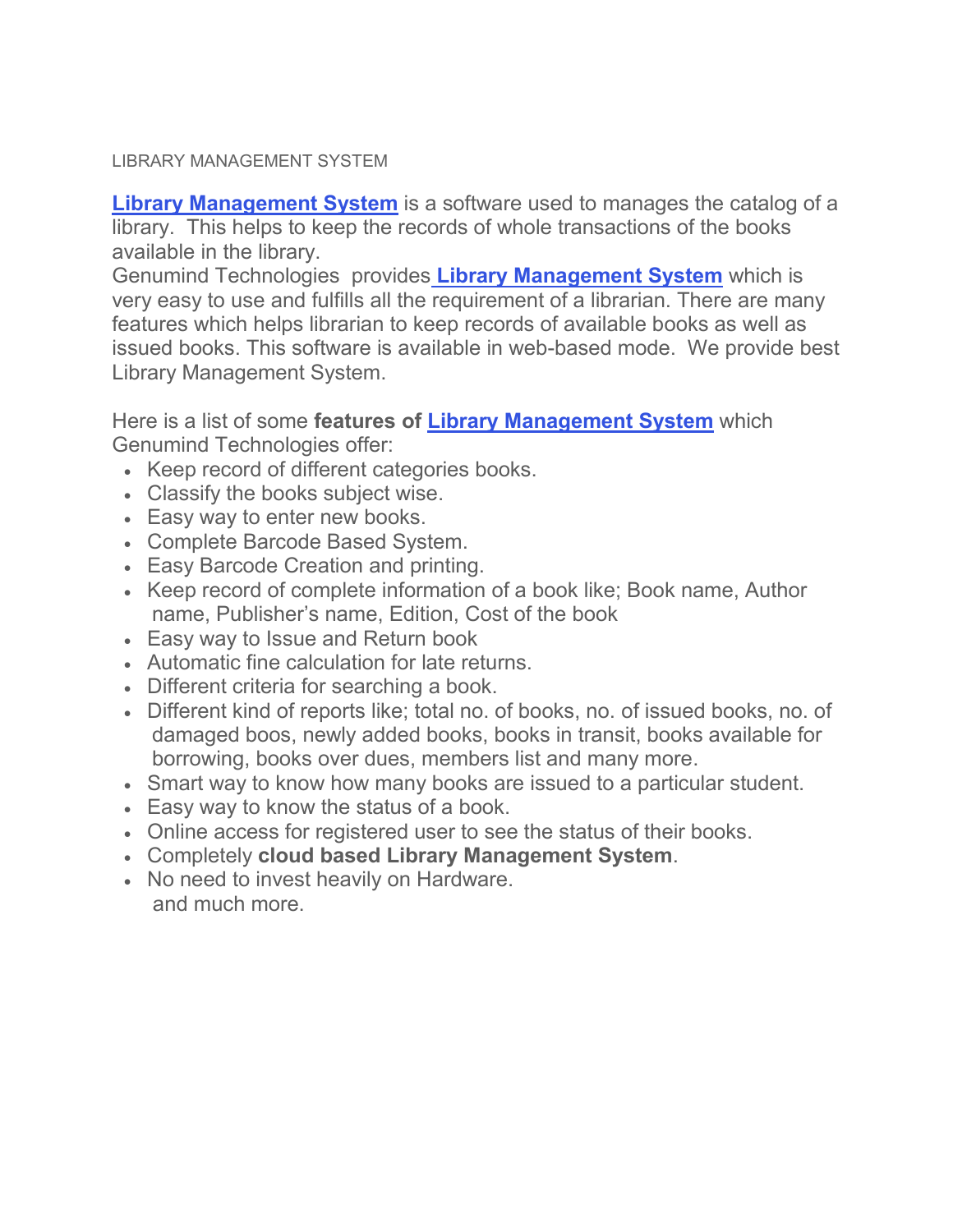#### SCHOOL EXAMINATION SOFTWARE

Examinations play an inevitable role in the academic activities of every educational institution. It includes a wide-range of processes from exam timetable scheduling to creation of progress reports. Genumind Technologies's Student Examiner module is an outstanding system module that can be used effectively for the comprehensive management of examinations conducted in schools. The fully automated functionalities of this module help to save the time and effort of the administrator. Genumind Technologies's Student Examiner module is a powerful exam management engine, which helps the teacher to create a single or cumulative examination report and provide it to the student. Using a broad spectrum of examination protocols, this module not only incorporates the challenging demands of the school regardless of magnitude or syllabi complexity, but also sports matchless features. The efficient systematization and easy-to-use functionality of Genumind Technologies's Student Examiner makes it a priceless tool for every school.

## **Highlights**

Customized Examinations Settings.

- •Different Examinations Pattern as Required (Evaluation, CCE and New).
- •Examination Scheduling and Admit Card Printing.
- •Empty Mark List Printing.
- •Marks Entry as per Marks List.
- •Empty Cross List Printing.
- •Cross List Printing after Marks Entry.
- •Extra Pre-Board Examinations Support.